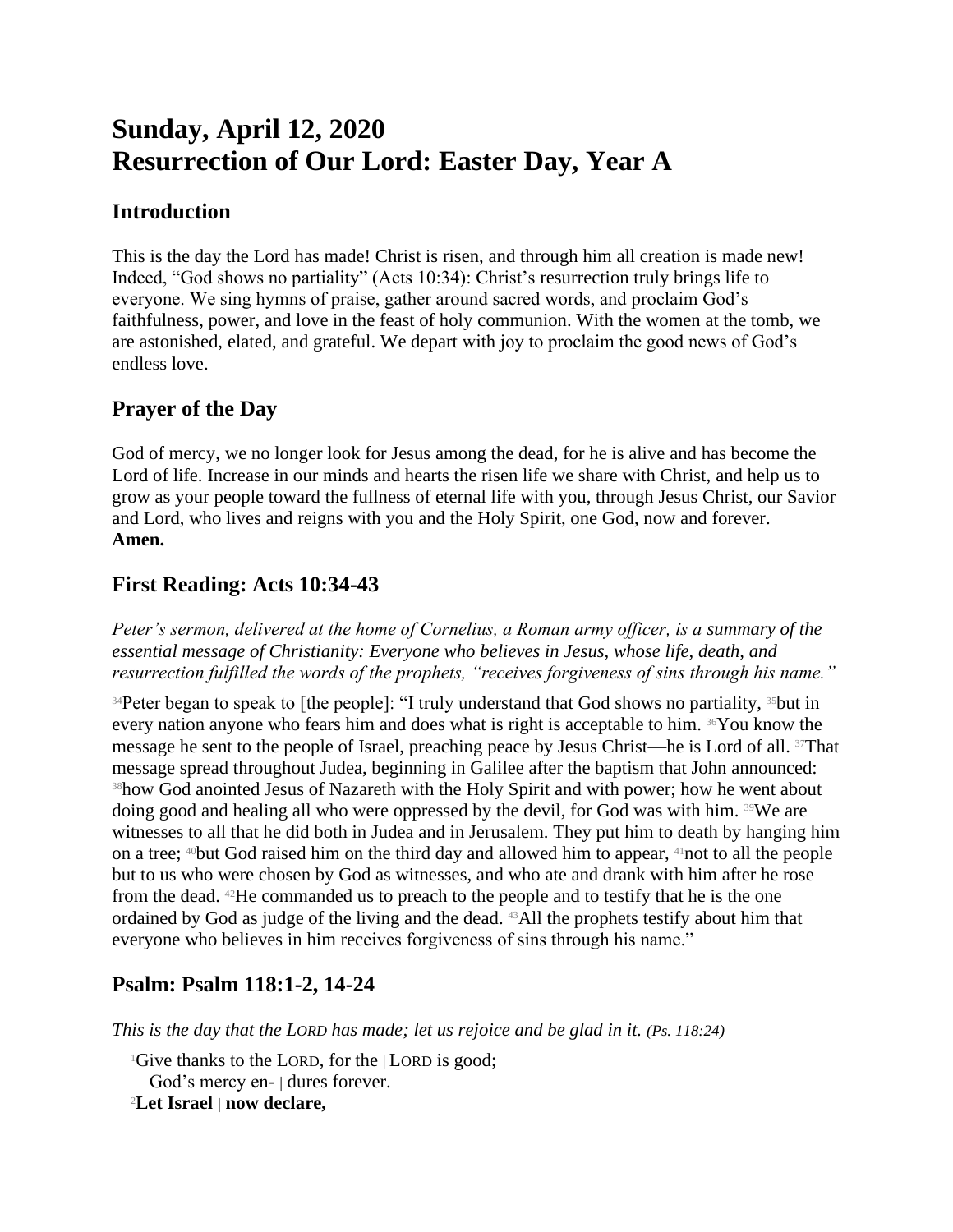**"God's mercy en- | dures forever."**  $14$ The LORD is my strength | and my song, and has become | my salvation. <sup>15</sup>**Shouts of rejoicing and salvation echo in the tents | of the righteous: "The right hand of the | LORD acts valiantly!** 16The right hand of the LORD| is exalted! The right hand of the | LORD acts valiantly!" <sup>17</sup>**I shall not | die, but live, and declare the works | of the LORD. R**  $18$ The LORD indeed pun- | ished me sorely, but did not hand me o- | ver to death. <sup>19</sup>**Open for me the | gates of righteousness; I will enter them and give thanks | to the LORD.** <sup>20"</sup>This is the gate  $\vert$  of the LORD; here the righ- | teous may enter." <sup>21</sup>**I give thanks to you, for you have | answered me and you have become | my salvation. R**  $22$ The stone that the build-  $\vert$  ers rejected has become the chief | cornerstone. <sup>23</sup>**By the LORD has | this been done; it is marvelous | in our eyes.** <sup>24</sup>This is the day that the  $|$  LORD has made; let us rejoice and be | glad in it. **R**

#### **Second Reading: Colossians 3:1-4**

*Easter means new life for us as it first meant new life for Christ. His resurrection reshapes the entire focus and motivation for our lives since we are now hidden with the risen Christ in God.*

1 If you have been raised with Christ, seek the things that are above, where Christ is, seated at the right hand of God. <sup>2</sup>Set your minds on things that are above, not on things that are on earth, <sup>3</sup>for you have died, and your life is hidden with Christ in God. 4When Christ who is your life is revealed, then you also will be revealed with him in glory.

## **Gospel: John 20:1-18**

*John's gospel describes the confusion and excitement of the first Easter: the stone is moved, disciples race back and forth, and angels speak to a weeping woman. Then, Jesus himself appears.*

<sup>1</sup>Early on the first day of the week, while it was still dark, Mary Magdalene came to the tomb and saw that the stone had been removed from the tomb. <sup>2</sup>So she ran and went to Simon Peter and the other disciple, the one whom Jesus loved, and said to them, "They have taken the Lord out of the tomb, and we do not know where they have laid him." Then Peter and the other disciple set out and went toward the tomb. 4The two were running together, but the other disciple outran Peter and reached the tomb first. 5He bent down to look in and saw the linen wrappings lying there, but he did not go in. Then Simon Peter came, following him, and went into the tomb. He saw the